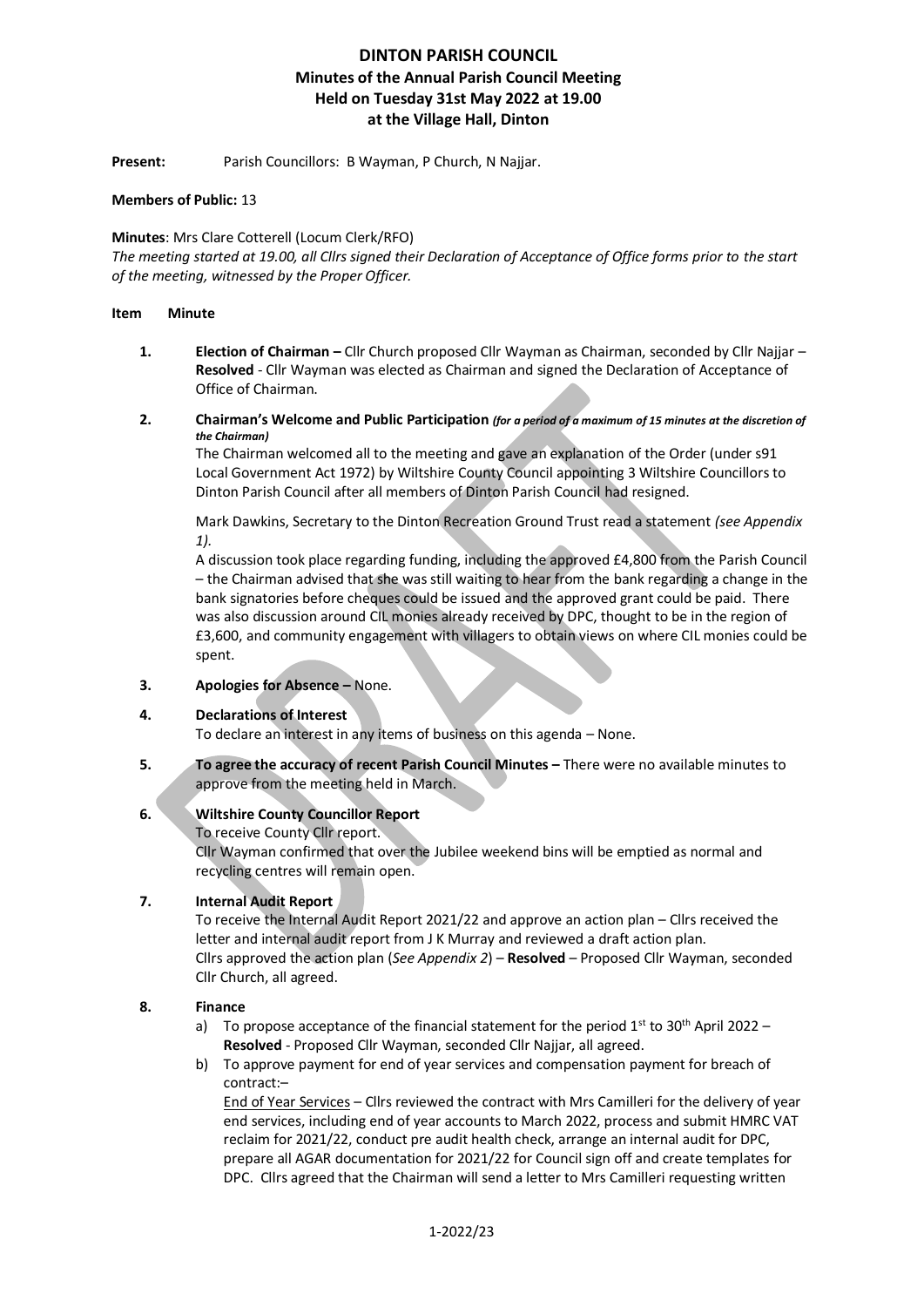confirmation that all the contracted services have been completed/delivered. Once this confirmation has been received the invoice for £1,790.00 will be paid – **Resolved** - Proposed Cllr Wayman, seconded Cllr Church, all agreed.

Breach of Contract Compensation Claim - Cllrs discussed the claim for compensation from Mrs Camilleri regarding a perceived withdrawal of offer of employment by Dinton Parish Council. After discussion the Cllrs agreed to take all the evidence to the Monitoring Officer at Wiltshire County Council for advice.

c) To approve the following Schedule of Payments – **Resolved** – Proposed Cllr Wayman, seconded Cllr Church, all agreed.

| Payee                                             | Amount    | Cheque No |
|---------------------------------------------------|-----------|-----------|
| J K Murray – Internal Audit 21/22                 | £250.00   |           |
| Community First - Insurance - 2022/23             | £450.49   |           |
| M Camilleri (17052022) (once confirmed completed) | £1.790.00 |           |

## **9. Insurance**

To review and approve a quotation for insurance cover, due on 1<sup>st</sup> June 2022. Quotations were received from Gallagher = £937.72, BHIB = £648.80 or £613.39 (3 yr LTA) and Community First = £450.49 or £427.95 (3 yr LTA) – Cllrs accepted the quotation for one year with Community First at £450.49 – **Resolved** – Proposed Cllr Wayman, seconded Cllr Church, all agreed.

## **10. Council policies and documents**

*a) To be reviewed and adopted:*

Standing Orders, Financial Regulations, Internal Control Procedures, Risk Assessments and Management Schedule, Members' Code of Conduct, Register of Assets, Recording, Photography & use of social media, Freedom of Information and Data Protection Legislation, Employment Policies, Complaints Procedure, Media Policy.

Draft model Standing Orders, model Members' Code of Conduct, draft Internal Control Procedures and model Financial Regulations (with amendments to 4.1 and 4.5 – amended to £1,000) documents were provided for Cllrs to consider – All these documents were reviewed and adopted.

All other documents: – Risk Assessments and Management Schedule, Register of Assets, Recording, Photography and use of social media, Freedom of Information, Data Protection Legislation, Employment Policies, Complaints Procedure and Media policies will be reviewed and amended, or drafted if necessary, during the year and once access to Council files has been established by the Locum Clerk.

**Resolved** – Proposed Cllr Wayman, seconded Cllr Najjar, all agreed.

- *b) To review expenditure under s137 in 2021/22 –* The expenditure under s137 for 2021/22 was unavailable to review at the meeting.
- *c) To agree a Schedule of Meeting Dates for 2022/23 –* Cllrs agreed the Schedule of Dates for 2022/23 with one amendment to the June date. (*See Appendix 3*).

## **11. Parish Councillor Vacancies**

Notices have been posted on the Parish noticeboards for 4 Cllr vacancies. The closing date for electors to request an election is 20th June 2022 – the 3 Wiltshire Cllrs will remain as Parish Cllrs until a sufficient number of Parish Cllrs have been either elected or co-opted to fill the vacancies and for the Council to be quorate. Wiltshire Cllrs will then resign and the new Parish Council will be able to fill any remaining vacancies.

## **12. Next Meeting**

Full Council Meeting  $-28$ <sup>th</sup> June 2022 at 19.00 at the Village Hall, Dinton.

Meeting closed at 19.59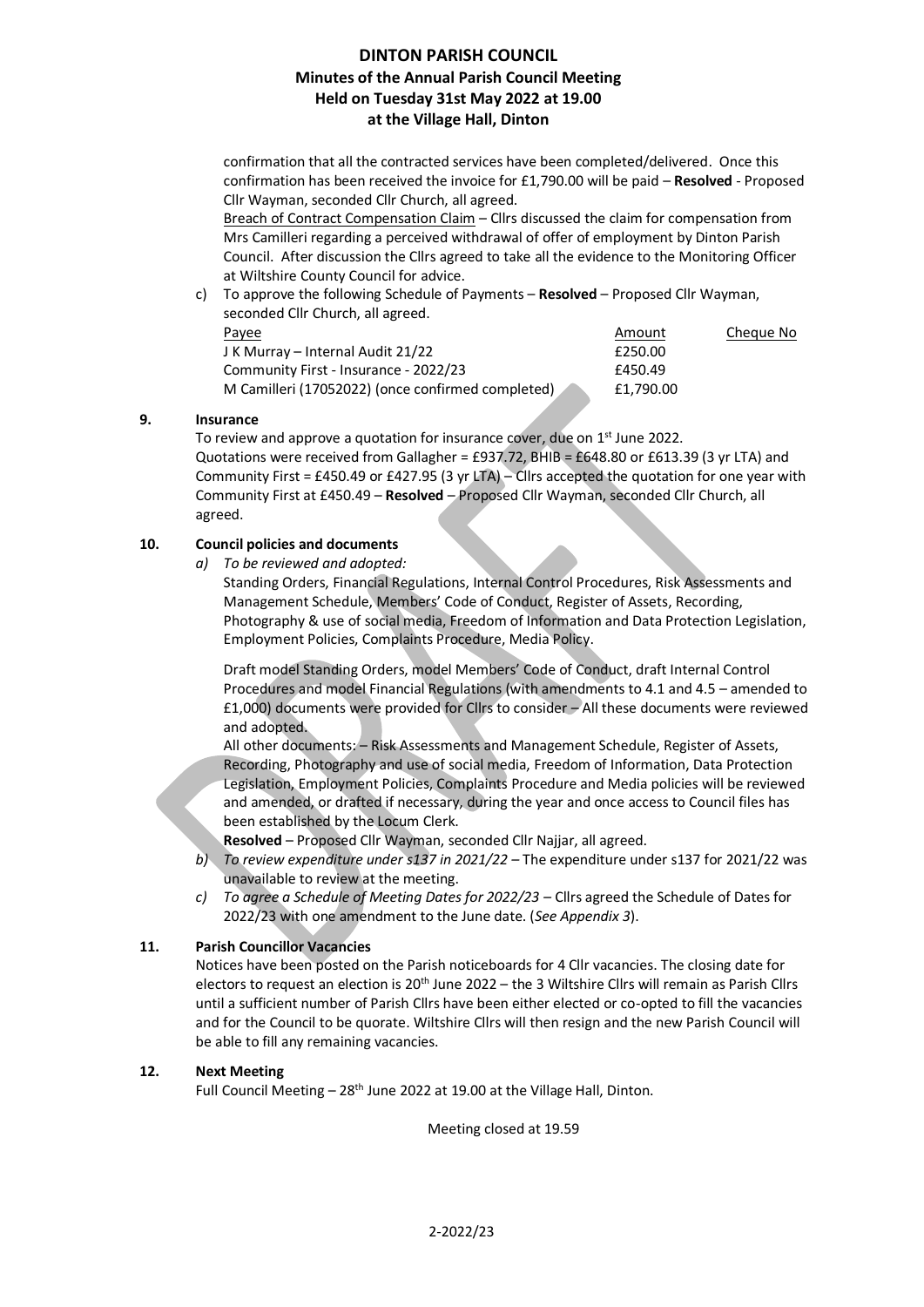### **Appendix 1**

#### Statement to Annual Parish Meeting.

For everyone who is not sure who or what Dinton Recreation Ground Trust is, we are the very small charity that holds in "Perpetual Trust" the Recreation Ground on behalf of the village of Dinton. Our mandate is to provide, improve and maintain the 7-acre site and buildings at the very centre of the village.

Although we are small charity, we have great ambitions, ambitions that we are now starting to realise for the benefit of the whole community. In fact, I am incredibly pleased to say that after considerable effort on our part and with fantastic help from the community and our supporters. we are flying!!

This year we have been fortunate in obtain a grant of approximately £26,500 pounds to replace the rapidly deteriorating Dick Lyon`s play equipment and place new play equipment, in a safer position on the recreation ground. We have consulted with the school and the children of the village as to what they wanted in terms of this new equipment. And after some very cleaver negotiations we have been able to purchase two exciting, modern, interesting and challenging pieces of play equipment. Exactly what the children asked for and deserve.

We are adding an additional £3,000 of funds raised by the DRGT to help toward the cost of the installation, clearing and making good the old site. Levelling off the two new locations has started and we are again, incredibly pleased to say the new equipment will be installed and ready to use by the start of the summer holidays.

## *Dependent on future funding, the Trust is considering additional expenditure of £2500 on surface covering in 2023 to keep the area under the lager play structure maintenance fee and help reduce surface erosion.*

Our next objective is to upgrade the recreation room at the pavilion as it is outdated and no longer fit for purpose. Over recent years we have come to realise there is a functional requirement for the Pavilion to meet the needs of the village not just for sport, but also for greater community use. There is significant potential for the recreation ground to be used for, events, the school, fund raising, charity use, playdates and in the future parent and toddler groups and hopefully the Church.

We estimate that the total costs of the project "at this time" will be in the region £20,000 - £25,000 to be completed 2022 -2023. The refurbishment will include a completely new kitchen and bar area with cooking facilities, new ceilings, lighting and heating. In addition, there will be a new table and chair stacking systems.

To enable us to obtain this objective as it stands, DRGT has raised, and ring fenced £7,500 for the refurbishment. This is an important figure, it may vary, and I need to explain.

#### Finances

It costs somewhere between £7,500 and £13,500 each year to run and maintain the recreation ground. This is dependent on the requirements for the year, e.g., painting the pavilion or tree maintenance or vandalism for instance, items such as these increase our cost dramatically. Some of this expenditure is unpredictable.

Every year we ask for the Parish Council to cover our basic running cost by way of a grant. We base this on our known costs, grass cutting, insurance, safety inspection and a contribution to standing charges for electricity and water. Last November, we applied to the Parish Council for £4,800 for this purpose. In previous years, the Trust has received significantly less funding that has been applied for. This year for the first time ever! And thanks to the support of some very forward-thinking Councillors, the grant was awarded in full. However, this funding method leaves the Trust with a large balance to find each year. This additional funding is supported by hire fees, donations, fund raising and small grants. It is great deal of extra money to find each year.

It is also particularly important to note that are considerable additional cost that are negated by the assistance we receive quietly by volunteers, contractors, local businesses, Trustees and supporters all of whom donate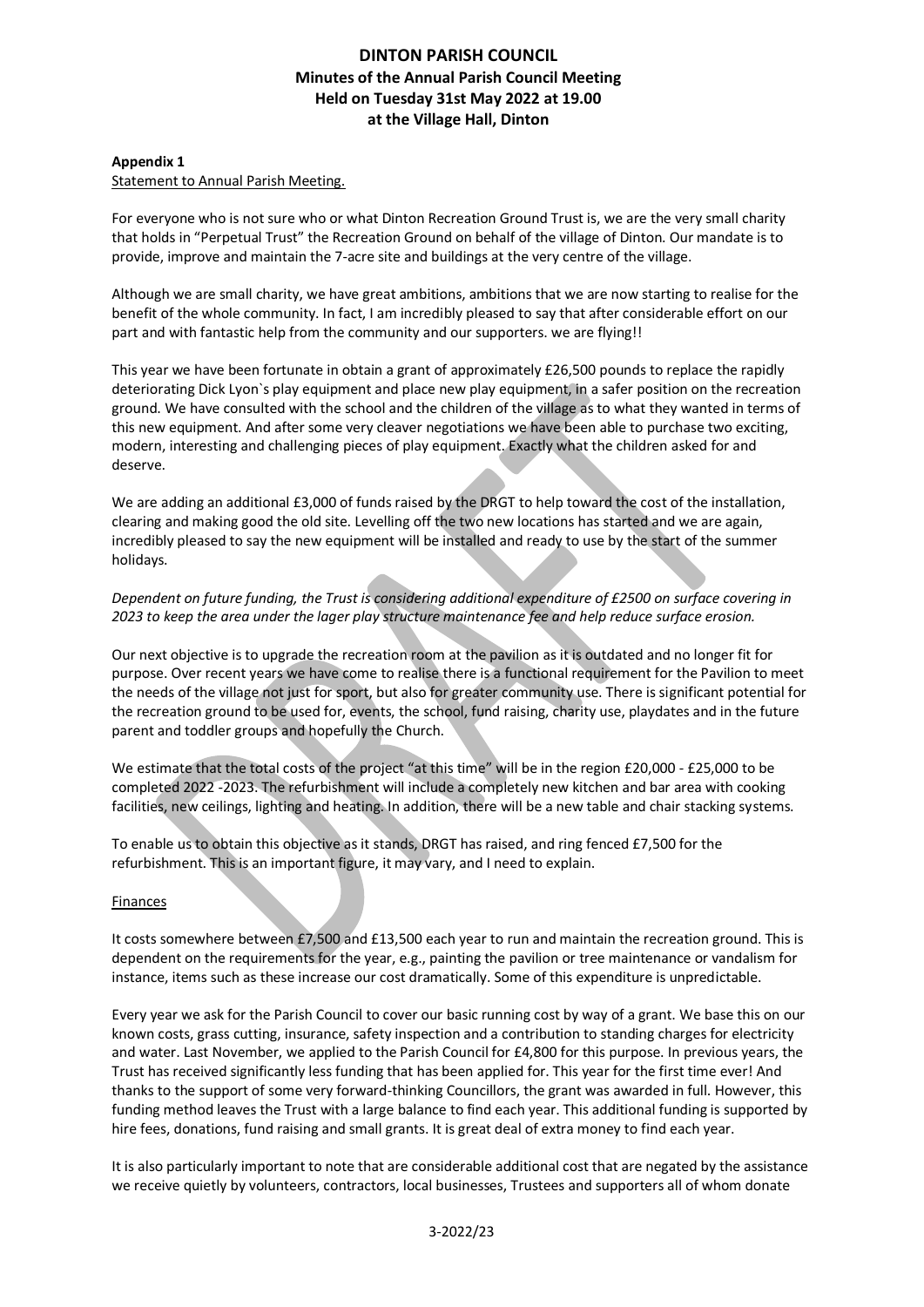their time, equipment, energy and own money toward our objectives. This is appreciated. (This week alone we have been loaned thousands of pounds worth of plant equipment, as an example)

#### Back to finances.

As I make this statement, we are holding £10,500 in our current account and we maintain an additional and important capital reserve of £5,000. *It is highly likely we will need to use part of the reserve this year or next.*  We have committed this £10,500 to funding projects, although, we may need to reserve the right to change this amount if required.

Hopefully, we will receive the agreed £4,800 grant from the PC this year to cover our basic costs. It is important to highlight that our running cost have risen, owning to soaring inflation. Currently we are covering these unexpected increases, but we anticipate that further increases will continue well into next year, and we will need to raise our grant application for next year. Therefore, our expenditure for this current financial year, if we start work on the refurbishment project, will be very tight indeed. We will be very reliant on SOTG and our own fund-raising efforts.

It is important to note that these figures may change as the Trustees may need to re-evaluate our ambitions and objectives.

The Trust has always been open with the Parish Council that additional assistance and grant aid will be needed to support the objectives of the Trust into the Future. We hope to establish an effective and positive working relationship with the new Council to address some of the significant issues that are present within the community, by providing a safe, engaging and modern facility for the whole community to use.

The Trust would like to take this opportunity to wish the new Council and new Councillors well in its endeavours.

And to end on a high note we are incredibly pleased to announce that last week we won an addition £10,000 grant from the National Lottery. Although, we applied for this funding, and submitted a strong application, we were very surprised to win this bid.

This money is specifically to be used for the refurbishment of the Rec room to enable this facility to be used for community engagement. This means that there is now a total of £17,500 available for this project and we hope that the PC can assist, once established, and help us to achieve this objective.

In real terms over the next 12 months the Trust will be investing over £47,000 in new equipment and refurbishment works at the recreation ground.

Mark Dawkins Secretary to Dinton Recreation Ground Trust.